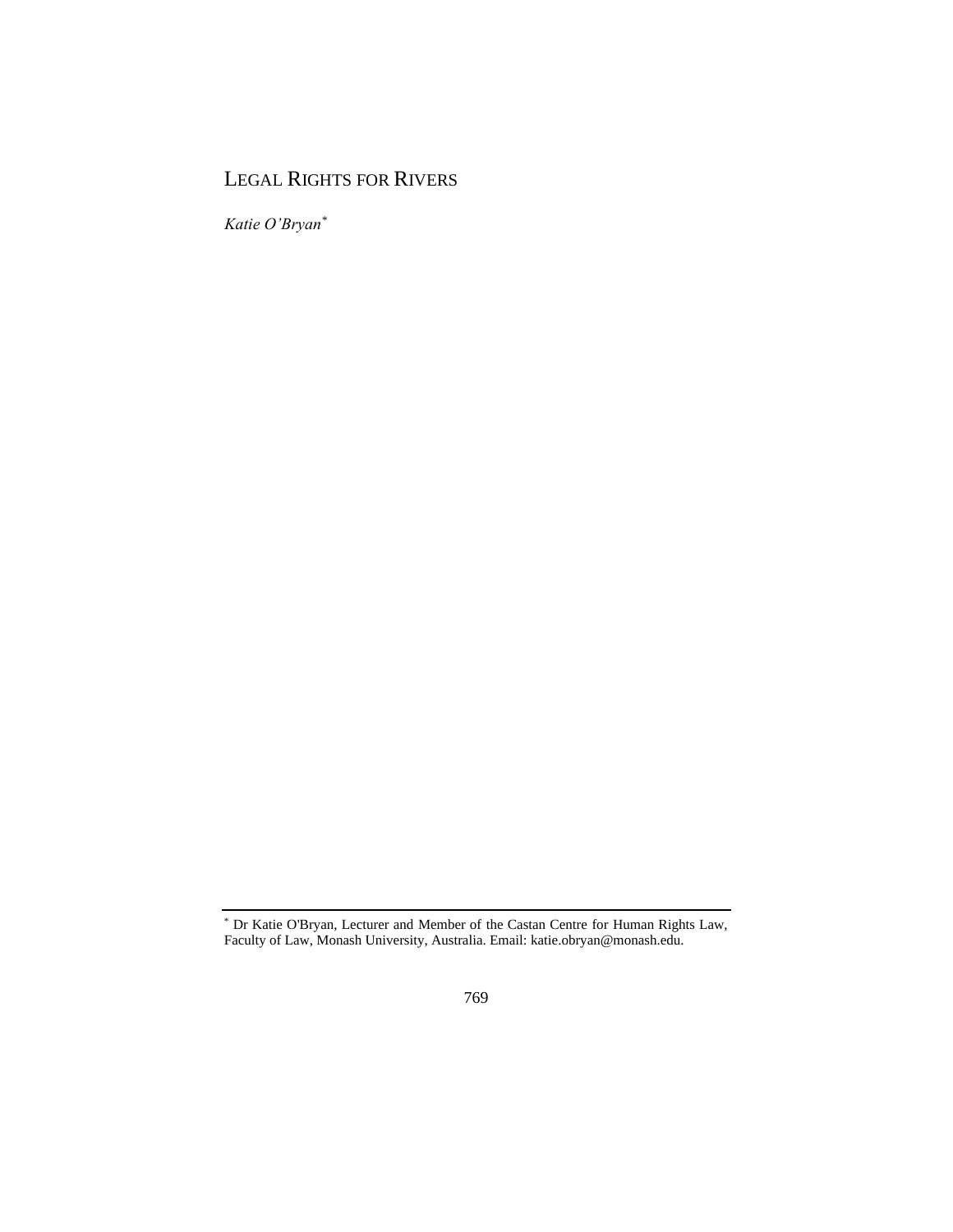First, I'd like to thank the Dean Rusk International Law Centre - Melissa Durkee and Sarah Quinn - for inviting me to be a part of this panel. My name is Katie O'Bryan, and I am a lecturer at Monash University in Melbourne, Australia.

I am speaking to you from the land of the Boon Wurrung People of the Kulin Nation, the Indigenous owners of the land on which I currently live and work. I'd like to pay my respects to their Elders, thank them for their custodianship of this lovely part of the country, and acknowledge that this always was and always will be Aboriginal land.

The title of my presentation is *Legal Rights for Rivers*. In the context of this Symposium on the Stockholm Declaration, which had a human rights focus in terms of protecting the environment, my focus is on the rights of nature, the rights of the environment itself, manifested in the rapidly expanding field of river rights. In my presentation, I will give a brief background of the genesis of this idea and then outline some of the main issues.

What struck me when re-reading the Stockholm Declaration was its anthropocentric focus, epitomised in the sentence: "Of all things in the world, people are the most precious."<sup>1</sup> Legal rights for nature, and by extension, rivers, turns that approach on its head, or at least elevates nature to an equal position in the rights framework—i.e., an ecocentric approach.

I am not sure how familiar you all are with this idea of a river having legal rights, so I will give you a brief background.

This concept of giving legal rights to nature, and by extension, legal rights to rivers, really started in earnest back in 1972, the same year as the Stockholm Declaration, with a seminal paper by Christopher Stone called *Should Trees have Standing?—Towards Legal Rights for Natural Objects*. 2

What did he mean by giving legal rights to natural objects? I am going to refer to rivers because although Stone did not limit the concept to just rivers, rivers have been the main focus of recent developments.

Stone outlined three criteria that would be necessary for a river to be a holder of legal rights. First, the holder of legal rights, that is, the river, must be able to have standing to appear in court. Therefore, the river would need a guardian to institute such proceedings much like we have guardians to represent children, for example.

Second, Stone also noted that any injury must be to the river itself, not to human interests in the river. Finally, he said that any relief granted must

<sup>1</sup> Declaration of the United Nations Conference on the Human Environment, in *Report of the United Nations Conference on the Human Environment*, UN Doc A/Conf.48/14/Rev.1 3-5 at 3.

<sup>2</sup> Christopher D. Stone, *Should Trees Have Legal Standing?—Toward Legal Rights for Natural Objects,* 45 S. CAL. L. R. 450 (1972).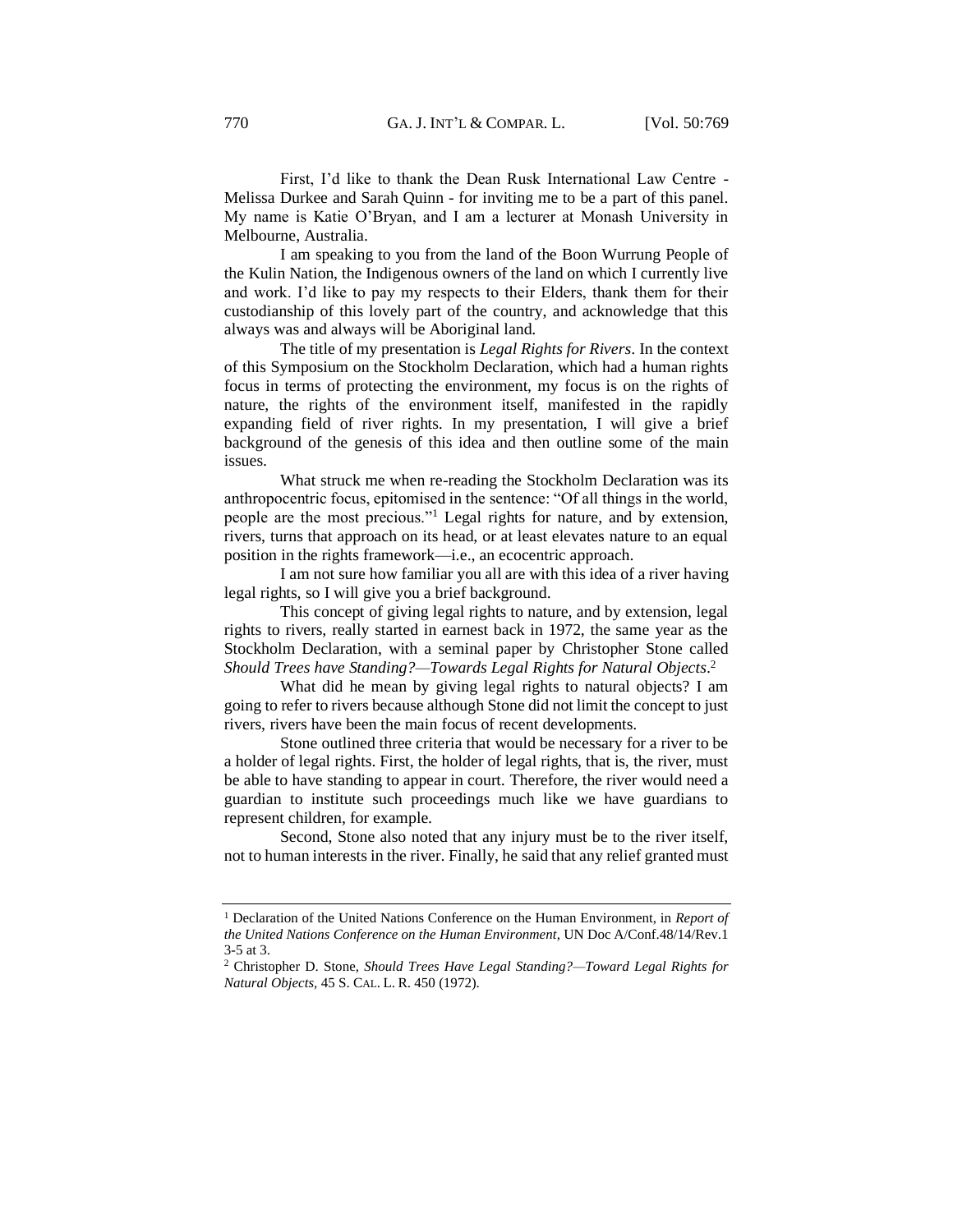be for the benefit of the river, not as compensation to humans for the injury or damage done to the river.

Stone's article was, in fact, cited in the dissenting judgment of Justice Douglas in the US Supreme Court in a decision you're probably familiar with, although regarding a mountain not a river, called *Sierra Club v. Morton*, 3 handed down that same year.

Despite this judicial endorsement, albeit by a dissenting Justice, of giving legal rights to nature, the concept was still thought of in legal circles as somewhat fanciful.<sup>4</sup>

But a lot happened in the last 50 years, and we have clearly moved on.

This concept of giving legal rights to rivers really started to take off in 2017 when Aotearoa New Zealand enacted the *Te Awa Tupua (Whanganui*  River Claims Settlement) Act 2017 (NZ).<sup>5</sup> It made headlines around the world, and from then we've seen a steady increase in the number of rivers which have been given legal rights in one form or another.

But they are not all the same. There are a number of different manifestations in various different contexts, with the legal rights given to rivers differing from nation to nation, depending on the context. There are currently at least 17 rivers, or river systems, that have been given legal status across the world.<sup>6</sup>

We've seen it in western nations such as New Zealand, the US and Canada, but also in Central and South America, as well as Asia. In one instance, the rivers of an entire country, Bangladesh, have been given legal rights.<sup>7</sup>

Have we seen any examples in my country, Australia, of rivers being given legal rights? Well not exactly, but we do have the *Yarra River Protection (Wilip-gin Birrarung murron) Act 2017* (Vic)<sup>8</sup> here in Victoria, which recognises the Yarra River as an indivisible living entity and provides for an independent body to advocate on its behalf. But in contrast with the

<sup>3</sup> 405 U.S. 727, 742 (1972).

<sup>4</sup> This is illustrated by a poem written by John M. Naff, Jr., *Reflections on the Dissent of Douglas, J., in* Sierra Club v. Morton*,* 58 AM. BAR ASS'N J., 820 (1972).

<sup>5</sup> Te Awa Tupua (Whanganui River Claims Settlement) Act of 2017 (N.Z.).

<sup>6</sup> Ruby Harrigan, *Law Faculty and Monash Sustainable Development Institute Project: "Advancing Indigenous Rights: Learning from Recent Australian Experience to Support Sustainable Water Governance in Indonesia"- Rights of Nature, River Rights and the Role of Indigenous People* (unpublished report, July 2021); *see also* CYRUS R. VANCE CENTER FOR INT'L JUST. ET AL., *Rights of Rivers: A Global Survey of the Rapidly Developing Rights of Nature Jurisprudence Pertaining to Rivers* (2020).

<sup>7</sup> Mohammad Sohidul Islam & Erin O'Donnell, *Legal Rights for the Turag: Rivers as Legal Entities in Bangladesh,* 23 ASIA PAC.J. OF ENV'T L*.* 160, 161 (2020).

<sup>8</sup> Yarra River Protection (Wilip-gin Birrarung murron) Act 2017 (Vic) (Austl.).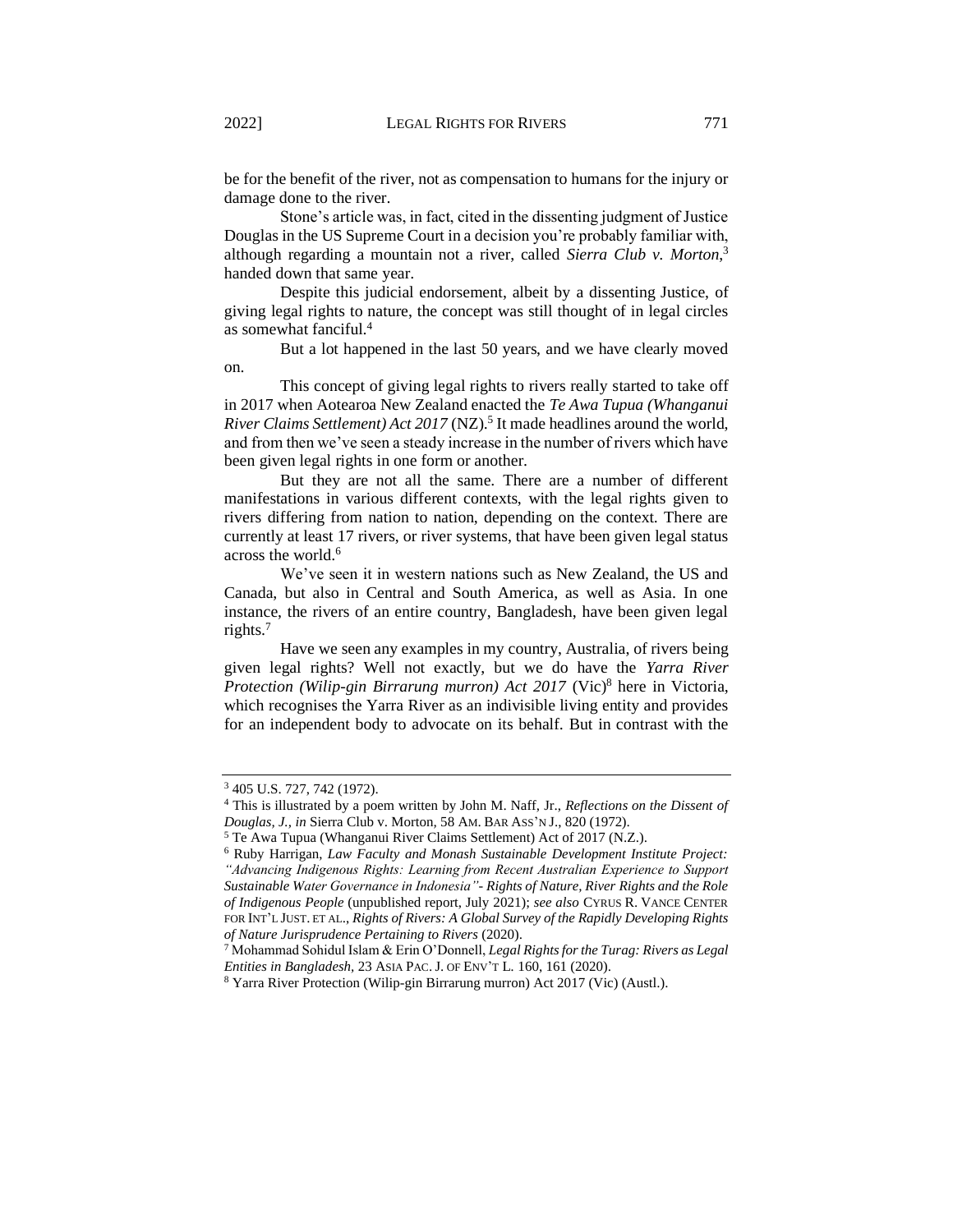other rivers I've just mentioned, it does not involve any legal rights for the river itself.<sup>9</sup> However, it is the first of its kind in Australia.

Described as "revolutionary"<sup>10</sup>, and "innovative"<sup>11</sup>, various issues have started to emerge with giving legal rights to rivers.

One thing to be borne in mind is how the recognition of rights came about because this will have an impact on the effectiveness of that recognition.

Some of the recognition has come about by way of legislation. And the Aotearoa New Zealand legislation in relation to the Whanganui River is the main example of that.

Other recognition has come about because of litigation. The Atrato River in Colombia,<sup>12</sup> the Ganges and Yamuna Rivers in India,<sup>13</sup> and the Turag River (and subsequently all rivers) in Bangladesh<sup>14</sup> are examples of that.

Flowing from this is the issue of enforcement. If the river has the ability to go to court to enforce its rights, then it needs someone to represent it. Stone referred to this person (or entity) as a 'guardian'.<sup>15</sup>

But guardians can take different forms, depending on how legal recognition came about. For example, the guardian for Te Awa Tupua, the Whanganui River, is Te Pou Tupua, referred to as 'the human face' of the river in the legislation.<sup>16</sup> Te Pou Tupua is made up of two members, one nominated by the Crown and one nominated by Iwi (tribes) with interests in the Whanganui River.<sup>17</sup>

Once nominated, the guardian acts on behalf of the river not on behalf of those who nominated the members. It is independent and that independence is enshrined in the legislation.<sup>18</sup>

However, it does not always work like that. The Ganges and Yamuna Rivers from India is a case in point. The recognition of legal rights for these rivers came about as a result of litigation, not legislation. The court ordered

<sup>9</sup> Katie O'Bryan, *The Changing Face of River Management in Victoria: the Yarra River Protection (Wilip-gin Birrarung murron) Act 2017 (Vic),* 44 WATER INT'L 769, 778 (2019). <sup>10</sup> In particular, in relation to the Whanganui River in New Zealand, see, *e.g.*, Jacinta Ruru, *Indigenous Restitution in Settling Water Claims: The Developing Cultural and Commercial Redress Opportunities in Aotearoa, New Zealand*, (2013) 22 PAC. RIM L. & POL'Y J*.* 311, 340 (2013).

<sup>11</sup> Linda Te Aho, *Ruruku Whakatupua Te Mana o te Awa Tupua – Upholding the Mana of the Whanganui River*, MĀORI L. REV*.* (2014).

<sup>12</sup> Elizabeth Macpherson & Felipe Clavijo Ospina, *The Pluralism of River Rights in Aotearoa New Zealand and Colombia*, 25 J. OF WATER L*.* 283 (2018).

<sup>13</sup> *Salim v. Uttarakhand*, WPPIL 126/2014 (High Court of Uttarakhand) 20 Mar. 2017.

<sup>14</sup> Islam, *supra* note 7, at 160.

<sup>15</sup> Stone, *supra* note 2, at 464-67.

<sup>16</sup> *Te Awa Tupua (Whanganui River Claims Settlement) Act 2017* (N.Z.) § 18(2).

<sup>17</sup> *Id*. § 20.

<sup>18</sup> *Te Awa Tupua (Whanganui River Claims Settlement) Act 2017* (N.Z.) § 19(1)(a), §  $19(2)(a)$ .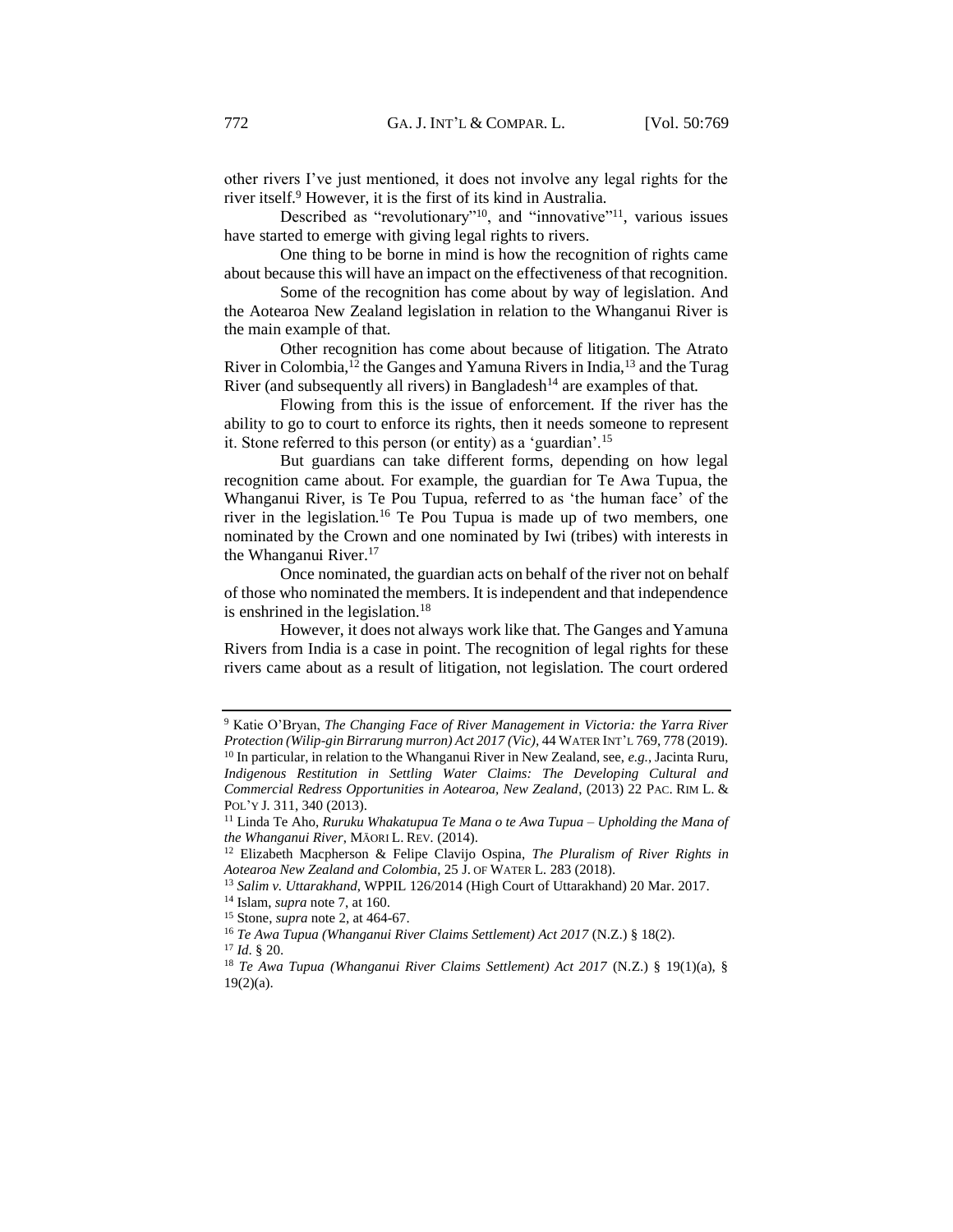senior public servants to be the guardian of the river.<sup>19</sup> But these public servants are not independent, and being the guardian is just one of many responsibilities they have as public servants.

What are they supposed to do when their responsibilities conflict? The case is still on appeal, so the implementation of the court orders has been put on hold which is clearly an issue. Whoever has the role of guardian must be independent, otherwise competing interests may get in the way.

Related to this is the question of who would fund a court case if a river decided to bring one against someone who caused damage to it? The river, or most likely, the river guardian, would need the resources to run the case. And if the guardian is a public servant with competing priorities, then running a court case on behalf of a river may not be a priority.

Another issue relates to transboundary rivers: what happens when a river flows from one jurisdiction into another? For example, the Indian case applies to a particular stretch of the Ganges and Yamuna rivers which fall within the state of Uttarakhand in India, but the rivers flow beyond that one state.

In fact, the Ganges River flows into Bangladesh, which recently granted legal rights to all of its rivers including that part of the Ganges River that flows through Bangladesh. Additionally, there is a different guardian for the rivers in Bangladesh (the National River Conservation Commission) than in India. One can see how complicated it quickly gets.

Another important issue is the role of Indigenous people. Notably, the Stockholm Declaration made no mention of Indigenous people.<sup>20</sup>

In any event, a number of these examples of legal rights for rivers involve Indigenous people, First Nations people.

Again, the New Zealand example of the Whanganui River is a case in point. The legislation in this example was the culmination of settlement negotiations with the Whanganui Iwi for breaches of the Treaty of Waitangi. The Atrato River case in Colombia also involved the Indigenous people of the region,<sup>21</sup> and the Klamath River in the US<sup>22</sup> and the Magpie River in Canada<sup>23</sup> were initiated by Indigenous peoples.

<sup>19</sup> *Salim*, *supra* note 13, at 19-20.

<sup>20</sup> Declaration of the United Nations Conference on the Human Environment, in *Report of the United Nations Conference on the Human Environment*, UN Doc A/Conf.48/14/Rev.1, 3-5.

<sup>21</sup> Macpherson, *supra* note 12, at 290.

<sup>22</sup> Erin O'Donnell et al., *Stop Burying the Lede: The Essential Role of Indigenous Law(s) in Creating Rights of Nature*, 9 TRANSNAT'L ENV'T. L*. 403*, 416 (2020).

<sup>23</sup> Morgan Lowrie, *Quebec River Granted Legal Rights as Part of Global 'Personhood' Movement*, CBC (Feb. 28, 2021, 9:10 AM), [https://www.cbc.ca/news/canada/montreal/magpie-river-quebec-canada-personhood-](https://www.cbc.ca/news/canada/montreal/magpie-river-quebec-canada-personhood-1.5931067)[1.5931067.](https://www.cbc.ca/news/canada/montreal/magpie-river-quebec-canada-personhood-1.5931067)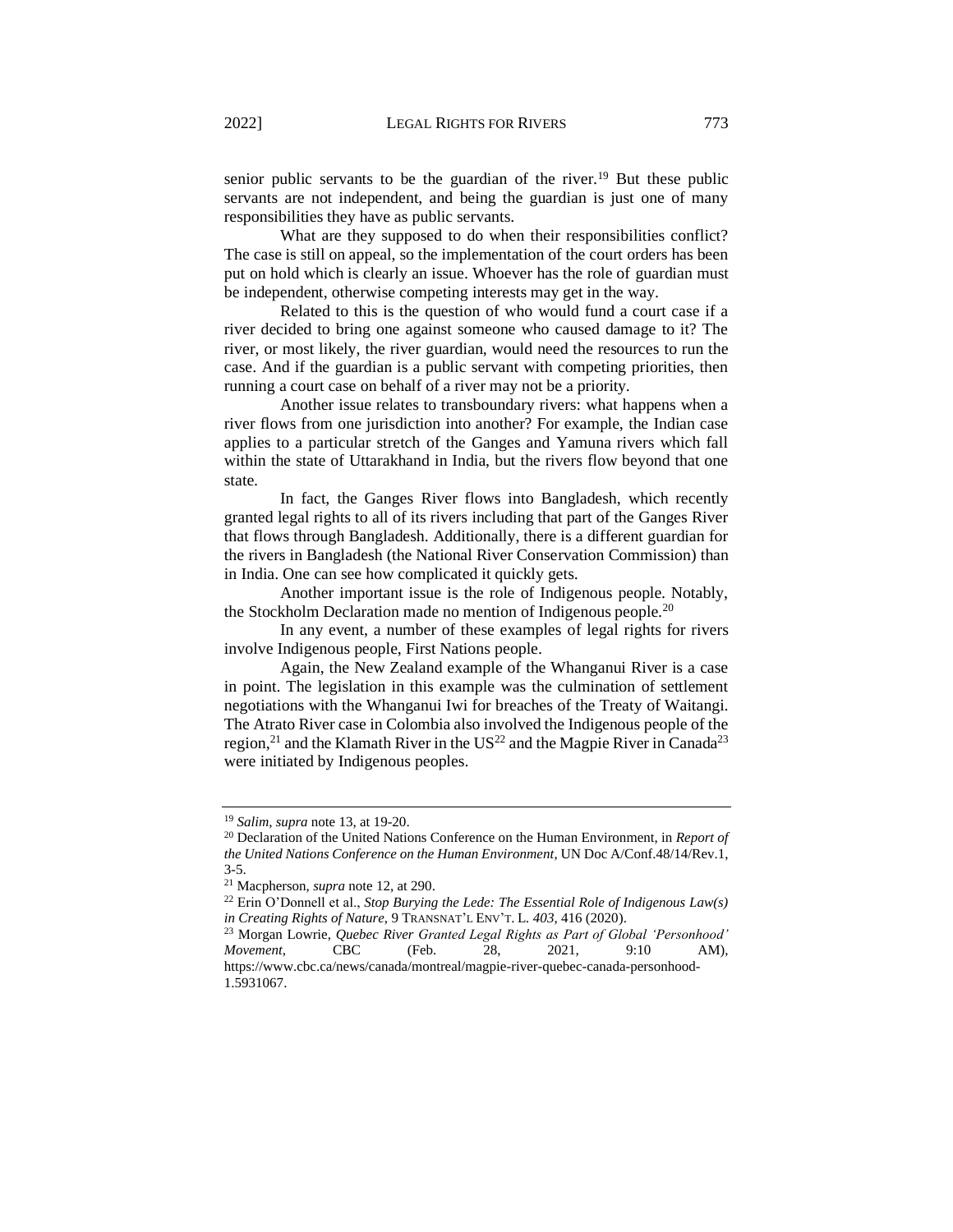But some Indigenous, and indeed some non-Indigenous scholars, have queried whether granting legal rights to rivers is an appropriate way of recognising the rights and role of Indigenous people in river management.<sup>24</sup> Does it shoehorn Indigenous views into a western legal construct? May it in fact further marginalise Indigenous people from their country?

One answer could be that it is less likely to marginalise Indigenous people when the recognition of the river as having legal rights has been initiated by Indigenous people themselves. Such recognition is therefore likely to take a more holistic view of the river, a view that doesn't separate Indigenous people from their country - where the recognition of legal status for the river and associated governance arrangements reflects the world view of the relevant Indigenous community. This is sometimes referred to as bicultural governance.

Again, and I keep coming back to the New Zealand example, the legislation granting legal rights to Te Awa Tupua, the Whanganui River, recognises four river values to be upheld by the Guardian (Te Pou Tupua), all of which are distinctly Māori. The two most well-known go like this:

'[T]he great River flows from the mountains to the sea. . .

…I am the River and the River is me[.]"

It then goes on to explain: "The iwi and hapū of the Whanganui River have an inalienable connection with, and responsibility to, Te Awa Tupua and its health and wellbeing."<sup>25</sup>

To some extent, the New Zealand example could be seen as the high point, or gold standard, when it comes to legal rights for rivers and the rights of Indigenous people. But this is only because of the wider settlement context. If you look at just the legal rights for the river aspect, there are some issues, because Māori, even though they are guaranteed a position on the river Guardian, are essentially one step removed from having a role in protecting the river. $26$ 

It is only in the context of the whole settlement, the entire Act and associated agreements, that Indigenous water rights are recognised and given effect. Under the legislation, Te Pou Tupua, the Guardian, doesn't have a direct role in the management of the river.

<sup>24</sup> Virginia Marshall, *Removing the Veil from the 'Rights of Nature': The Dichotomy Between First Nations Customary Rights and Environmental Legal Personhood*, 45 AUSTL. FEMINIST L.J*.* 233, 238 (2020); Gabrielle Eckstein et al., *Conferring Legal Personality on the World's Rivers: A Brief Intellectual Assessment*, 44 WATER INT'L 804, 807-810, 815- 18 (2019).

<sup>25</sup> *Te Awa Tupua (Whanganui River Claims Settlement) Act 2017* (N.Z.) § 13.

<sup>26</sup> Katie O'Bryan, *Giving a Voice to the River and the Role of Indigenous People: The Whanganui River Settlement and River Management in Victoria,* 20 AUSTL. INDIGENOUS L. REV*.* 48, 63 (2017).